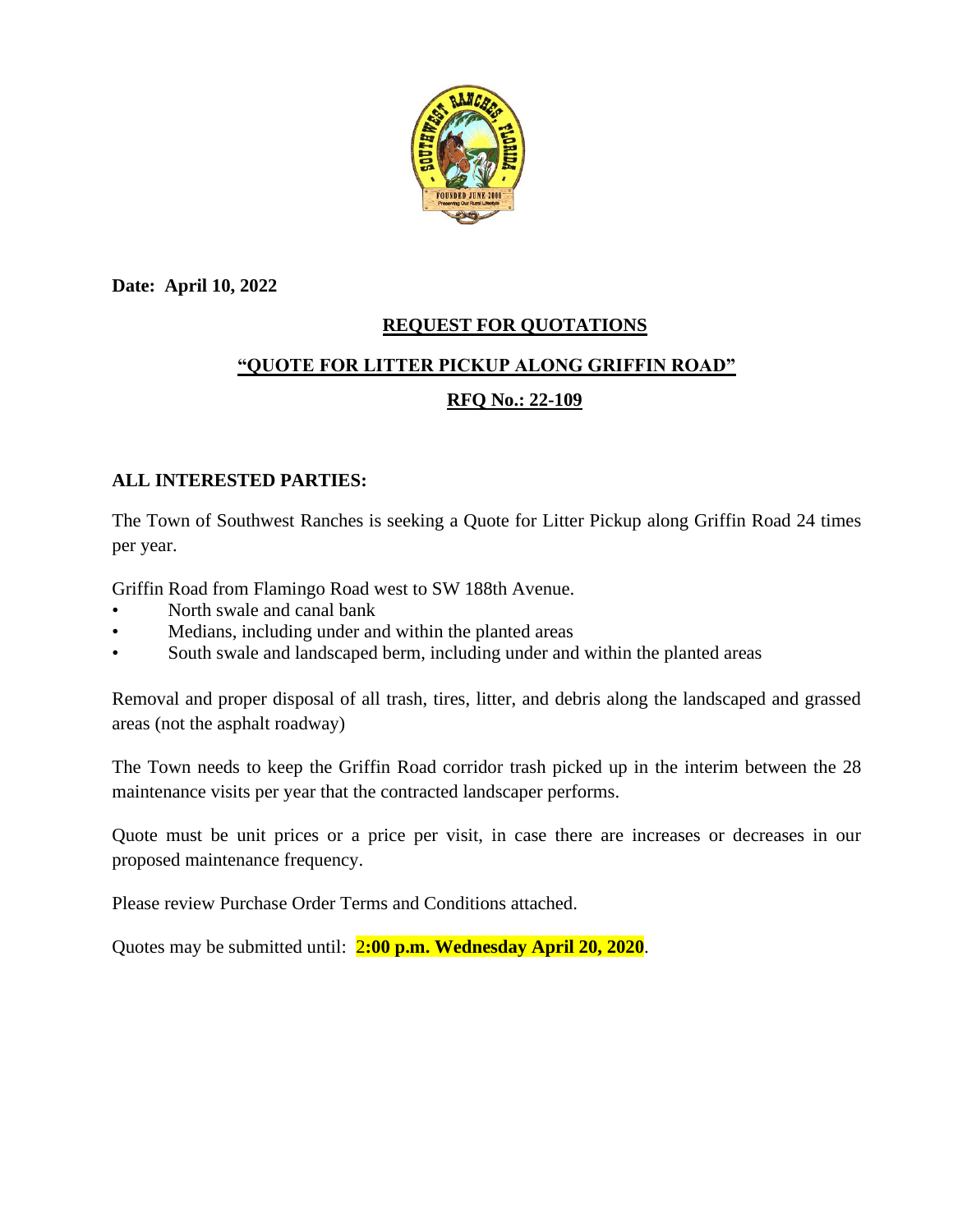Please include.

Each submittal shall include:

- Copies of all required licenses
- Current W9 form utilizing IRS form: October 2018.
- E-Verify Memorandum of Understanding (www.E-Verify.gov/employers)
- Two (2) references, letter of recommendation preferred.
- The Quote shall include Broward County Local Business Tax Receipt if the quote value is greater than or equal to \$10,000.
- The Quote shall include certificate(s) of insurance or written proof of the ability to provide the required insurance by an insurance company authorized to do business in the State of Florida.

## • **INSURANCE**

The Seller of services must have secured and maintained the required amount of \$1,000,000 general and \$500,000 automobile liability limits and **must list the Town as an Additional insured of this coverage**. The Seller must have worker's compensation coverage as required by law, and if applicable, provide a copy of state workers compensation exemption. Any exception to the above stated limits or other requirements must be endorsed and approved by the Town of Southwest Ranches' Town Administrator.

• The completed attached form.

## **GENERAL SPECIFICATIONS**

All work shall be completed during normal business hours, which are Monday-Friday 7:30 AM - 5:00 PM, unless otherwise approved by Town's designee.

## **GARBAGE COLLECTION**

Debris may be hauled away by Contractor and disposed of legally.

## **CONTRACTOR'S RESPONSIBILITY**

The Contractor shall furnish all supervision, labor, equipment, materials, paint, tools, machinery, transportation and other facilities and services necessary to fully complete the project.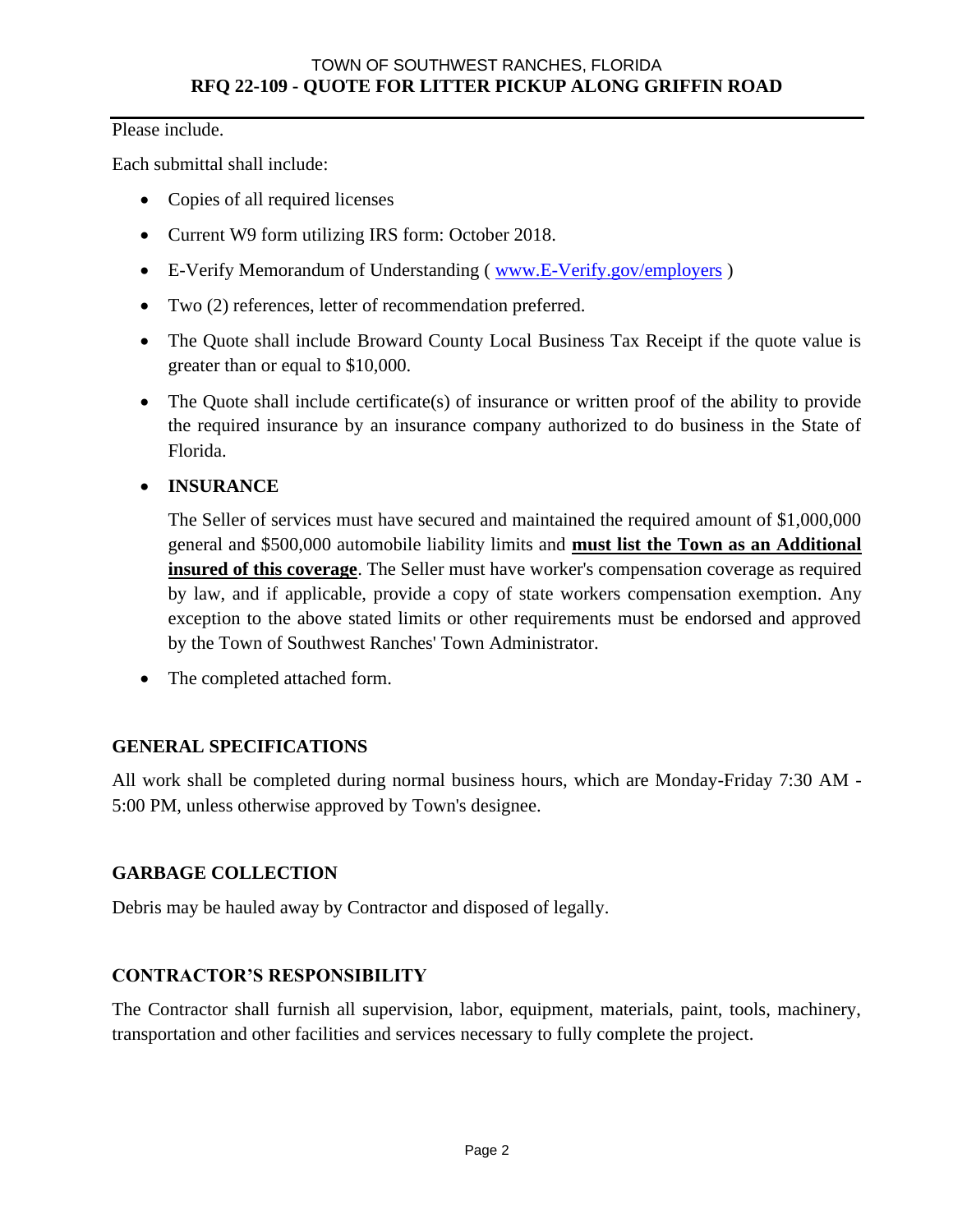#### TOWN OF SOUTHWEST RANCHES, FLORIDA **RFQ 22-109 - QUOTE FOR LITTER PICKUP ALONG GRIFFIN ROAD**

The Contractor shall be responsible for the protection of the Town's property and if such damage occurs the Contractor shall be solely responsible for the restoration of such damages within 5 days of the notification.

The Contractor shall be responsible to cordon off and erect warning signs in areas where any chance of damage or injury could occur.

The Contractor shall be responsible to ensure their staff follows all related safety and applicable OSHA regulations.

The Contractor will ensure that all work is performed in a professional manner by skilled trade workers.

The Contractor shall ensure that all work will be done during daylight hours and may include weekends and holidays. Forty-eight hours' notice is required for weekend scheduling and must be mutually agreed upon with the Town Representative.

The Town will make a final decision deemed to be in the best interests of the Town and anticipates the use of a purchase order or written agreement to confirm the terms of the services, as may be acceptable to the Town.

Pursuant to the Town's Procurement Code, this RFQ shall not be deemed a competitive procurement, and there shall be no rights of protest associated with decisions which may be made by the Town.

The Town of Southwest Ranches reserves the right to reject any or all quotes, to waive any informality, non-material irregularity or technicality.

All quotes and questions concerning this RFQ may be submitted by US Mail, Fax or Emailed to:

December Lauretano-Haines ISA Certified Arborist® #FL-6019A LIAF #2007-0045 Parks, Recreation and Open Space Manager Town of Southwest Ranches 13400 Griffin Road Southwest Ranches, FL 33330 Ph 954.343.7452 Fax 954.434.1490 dlauretano@southwestranches.org